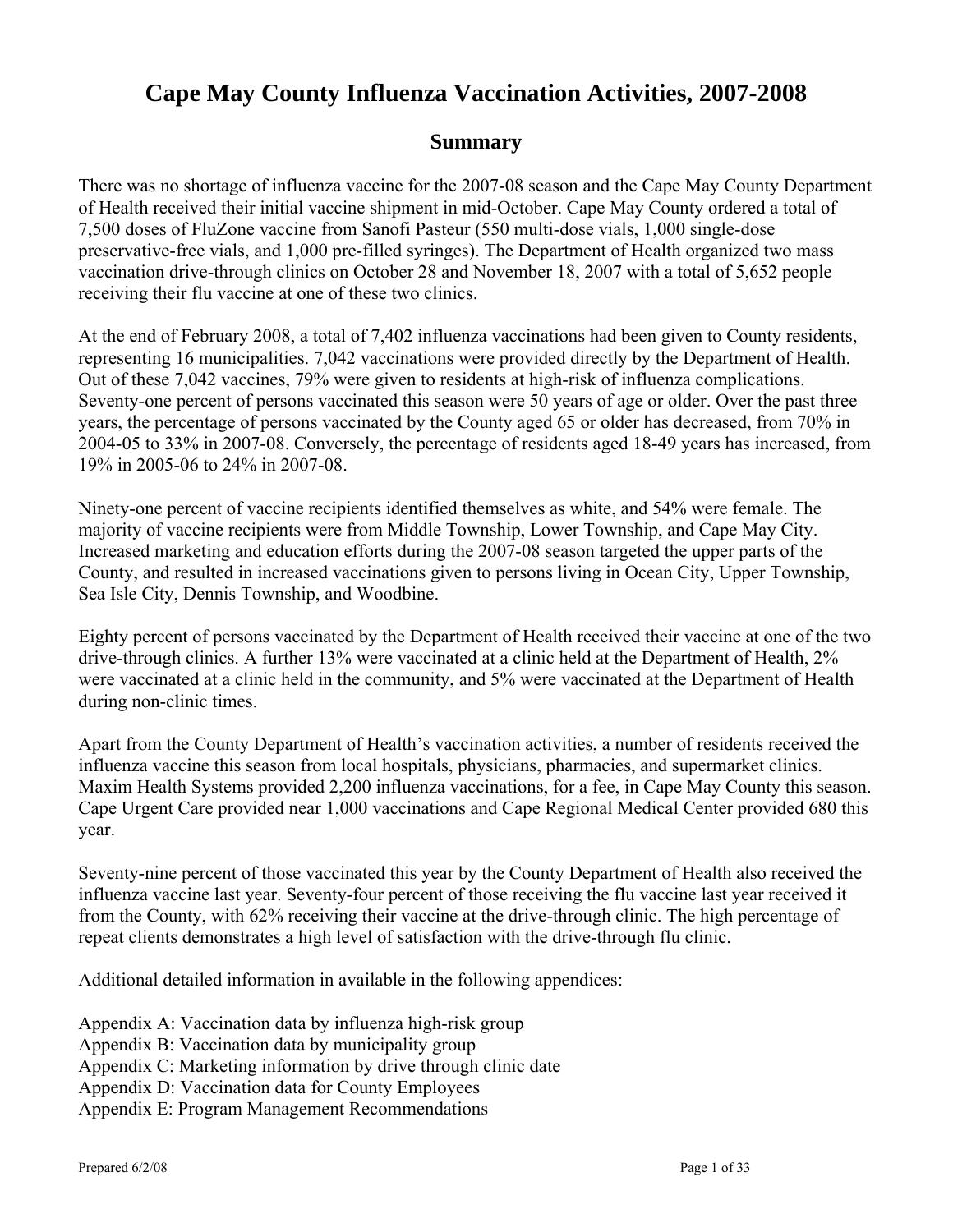### **Program Overview**

There was no shortage of influenza vaccine for the 2007-08 season and the Cape May County Department of Health received their initial vaccine shipment in mid-October, which is earlier than in recent years. Cape May County ordered a total of 7,500 doses of FluZone vaccine from Sanofi Pasteur (550 multi-dose vials, 1,000 single-dose preservative-free vials, and 1,000 pre-filled syringes). Three hundred sixty doses were transferred to public health partner organizations to vaccinate their employees:

- 140 doses to Woodbine Developmental Center
- <sup>130</sup> doses to Crest Haven Nursing and Rehabilitation Center
- 60 doses to Cape Regional Medical Center
- 30 doses to Bayada

Out of the remaining 7,140 doses, 7,042 vaccinations were provided by the Department of Health during the 2007-08 season. The Department of Health organized two mass vaccination drive-through clinics on October 28 and November 18, with a total of 5,652 people receiving their flu vaccine at one of these two clinics. Two clinics were held at the Department of Health targeting children less than 18 years and their parents. The "Children and their Parents" clinics were held on October 10 and November 27 and vaccinated 361 residents (206 children and 154 family members (1 missing age)).

An additional 1,029 people were vaccinated at one of 3 catch-up clinics, a County Employee Clinic, or through sporadic appointments:

- 261 vaccinations at catch-up clinics, Nov 30, Dec 7, Dec 14
- <sup>312</sup> vaccinations at County Employee Clinic, Nov 2
- 348 vaccinations at various Health Department appointments
- <sup>108</sup> vaccinations provided for school faculty (60 to Middle Township, 23 to Upper Township, and 25 to Lower Township.

At the end of February 2008, a total of 7,402 influenza vaccinations had been given to County residents, representing all 16 municipalities. Seven thousand forty-two vaccinations were provided directly by the Department of Health<sup>1</sup>. Apart from the County Department of Health's vaccination activities, a number of residents received the influenza vaccine from local hospitals, physicians, pharmacies, and supermarket clinics. Maxim Health Systems provided 2,200 influenza vaccinations, for a fee, in Cape May County this season. Cape Urgent Care provided near 1,000 vaccinations and Cape Regional Medical Center provided 680 this year.

#### **High-Risk Group Status**

 $\overline{a}$ 

The Advisory Committee on Immunization Practices (ACIP) recommended influenza vaccination for the following groups in 2007-08:

- **Persons at high risk for influenza-related complications and severe disease, including** 
	- o Children aged 6-59 months,
	- o Pregnant women,
	- o Persons aged  $\geq 50$  years,
	- o Persons of any age with certain chronic medical conditions;

Prepared  $6/2/08$  Page 2 of 33  $198$  doses (1.3%) of vaccine were wasted and/or not used and ultimately destroyed.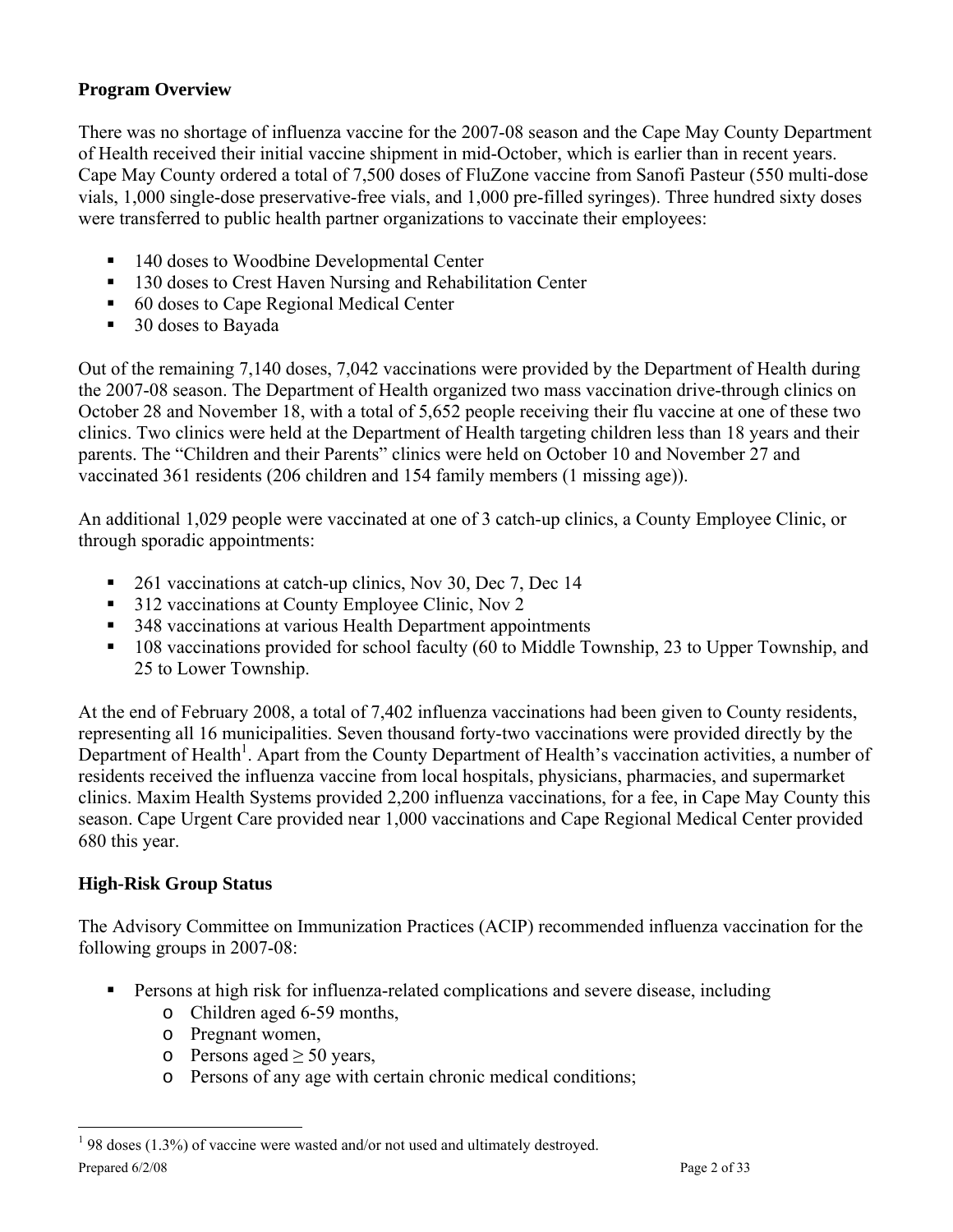- **Persons who live with or care for persons at high risk, including** 
	- o Household contacts who have frequent contact with persons at high risk and who can transmit influenza to those persons at high risk, and
	- o Healthcare workers; and
- Residents of nursing homes and chronic care facilities.

ACIP also recommended that children aged 6 months to <9 years of age who have not been previously vaccinated should receive a second dose of vaccine  $\geq 1$  month after the initial dose. Children <9 years who were receiving their  $2<sup>nd</sup>$  annual flu vaccine AND who received only 1 dose the previous year were also recommended to receive a second booster dose  $\geq 1$  month after the initial dose.

Out of 7,042 vaccine doses administered by the Department of Health to the public, 5,558 (79%) were given to residents considered to be at "high-risk of influenza complications", as defined by ACIP. The percentage of high-risk residents vaccinated by the Department of Health in 2007-08 is consistent with the  $2006 - 07$  season<sup>2</sup>.



**Percentage of Vaccinated Residents** 

#### **Percentage of Persons Vaccinated by CMCDH at "High Risk", by Year**



Of those persons at high-risk  $(n=5,558)$ :

- 4,971 were 50 years of age or older,
- $\blacksquare$  1,062 had a chronic health condition,
- 586 were household contacts or caregivers of persons at high risk,
- 283 were healthcare workers (including employees of long-term care facilities),
- 77 were children aged 6 to 59 months, and
- $\bullet$  20 were pregnant women<sup>3</sup>.

 $\overline{a}$ 

 $2$  High-risk groups are defined by CDC/ACIP each season. During 2004-05, vaccine was prioritized to target high-risk groups, resulting in a high percentage of high-risk persons receiving vaccine.

<sup>&</sup>lt;sup>3</sup> Sums to greater than 5,558 owing to multiple high-risk categories for some residents.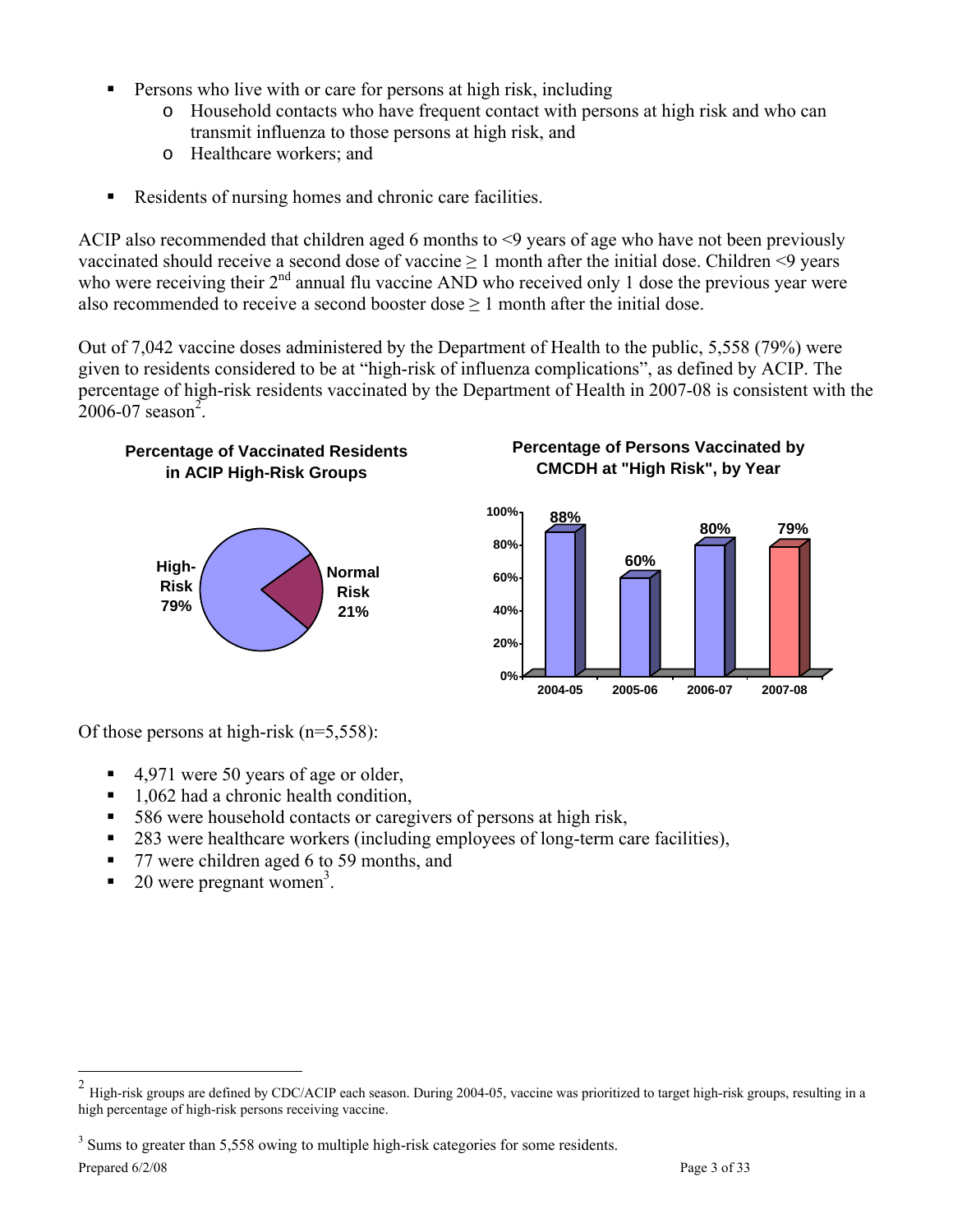### **Percentage of Persons Vaccinated by High-Risk Category**



#### **Demographics**

Age

The mean age of vaccine recipients was 56 years, ranging from less than 1 year to 98 years (61 records missing age). The highest number of vaccinations 2,649 (38%) was given to persons between 50 and 64 years of age, followed by 2,322 vaccinations (33%) given to persons aged 65 and older. Seventy-one percent of vaccinations were given to persons aged 50 and older. Thirteen out of 134 children (10%) aged 9 years or younger were given a repeat vaccination. Over the past four years, the percentage of persons aged 65 years and older has steadily decreased, from 70% in 2004-05 to 33% in 2007-08. Conversely, the percentage of residents aged 18-49 years has increased, from 19% in 2005-06 to 24% in 2007-08. Twenty-six percent of persons 18-49 years reported having high-risk status.

The minimum age for vaccination at the two drive-through clinics was lowered this year from 18 to 16 years. A total of 59 vaccinations were given to persons less than 18 years of age at the drive-through clinics, including 51 children aged 16 - 17.





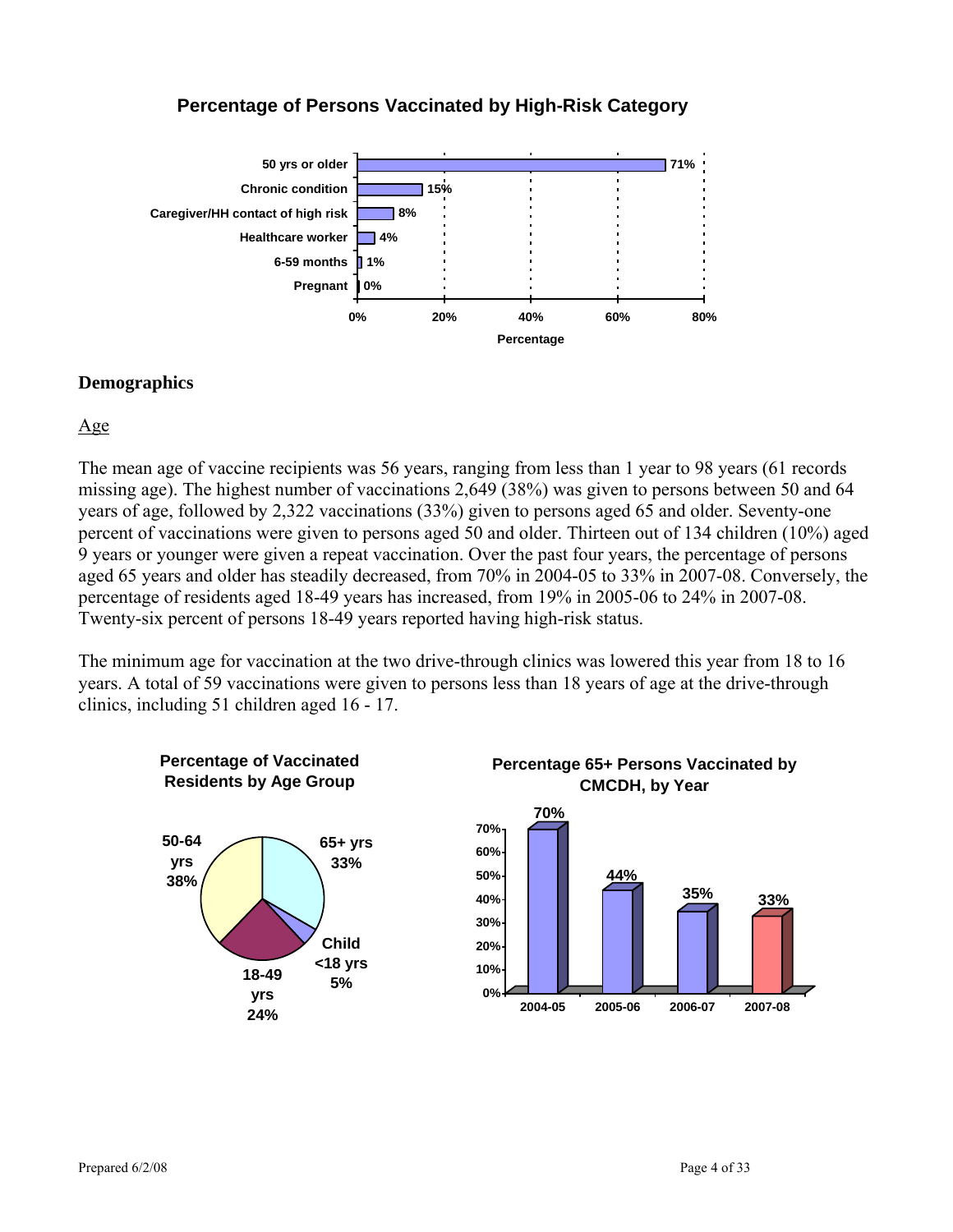

#### Gender

Three thousand two hundred thirteen (46%) of those vaccinated were male, 3,829 (54%) were female.

#### **Percentage of Vaccinated Residents by Gender**



#### **Race**

Out of a total of 7,042 vaccinations given by the Department of Health, 91% were white, 2% were black, 3% identified as other, and for 4% race was unknown or missing.

### **Percentage of Vaccinated Residents by Race**

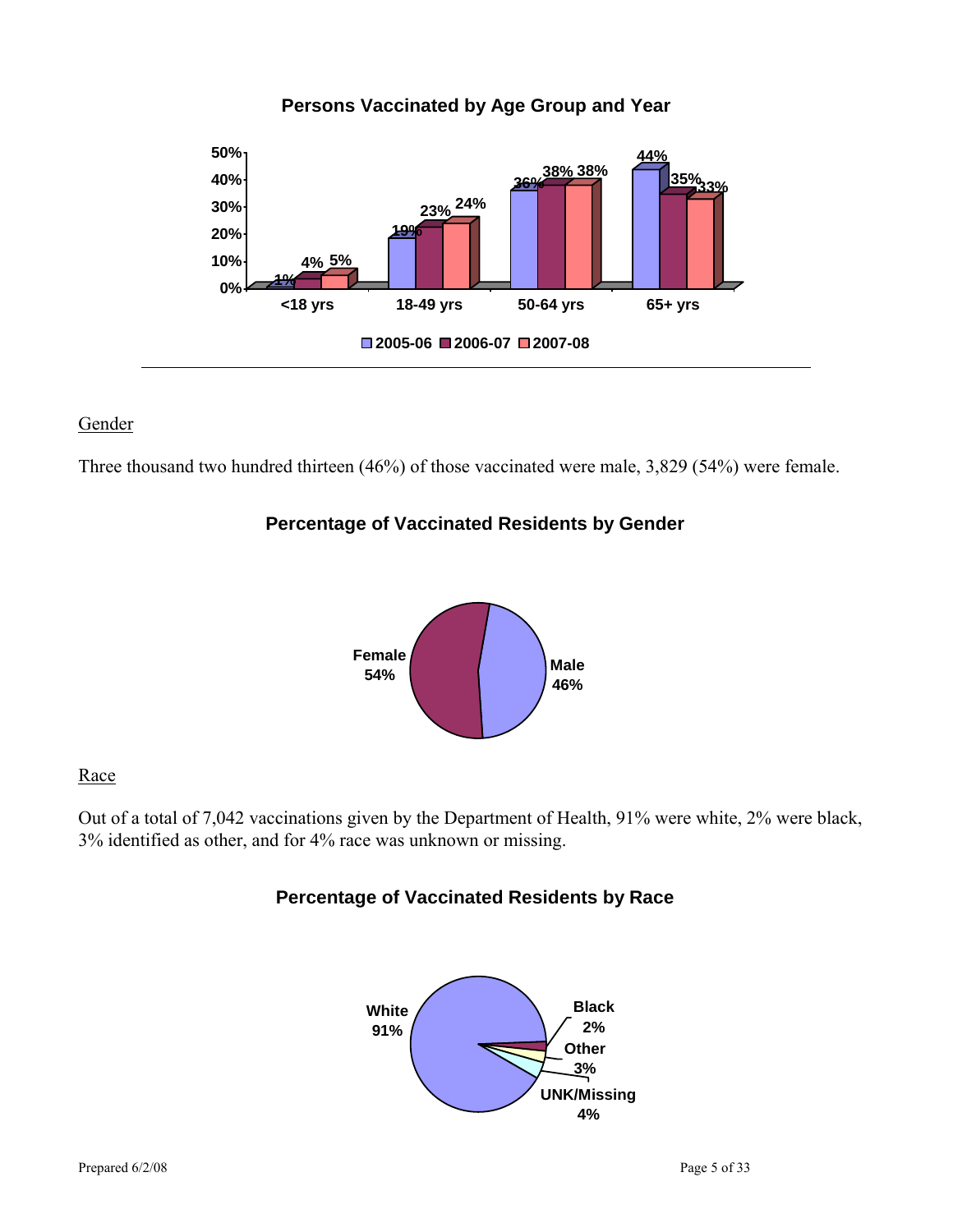#### Residence

Residents were vaccinated from all 16 municipalities, with the highest number (1,668) living in Middle Township, followed by 1,316 from Lower Township and 709 from Cape May<sup>4</sup>. The vaccination rates (# persons vaccinated per 100 population), however, were highest in Cape May (17.58), followed by Cape May Point (12.45) and Stone Harbor (11.61). The lowest vaccination rates were in Ocean City (2.08), Upper Township (3.67), and Dennis Township (5.02). Increased marketing and education efforts were targeted towards the northern part of the County. The increased marketing efforts likely contributed to increases seen in the number of persons vaccinated and the vaccination rate in all northern municipalities (see Marketing Information).



### **Total Number of Residents Vaccinated by Municipality**

# **Vaccination Rate by Municipality**



<sup>&</sup>lt;sup>4</sup> There were 230 (3%) vaccines given to persons listing an out-of-county address on the patient registration form. Five persons did not list municipality.

 $\overline{a}$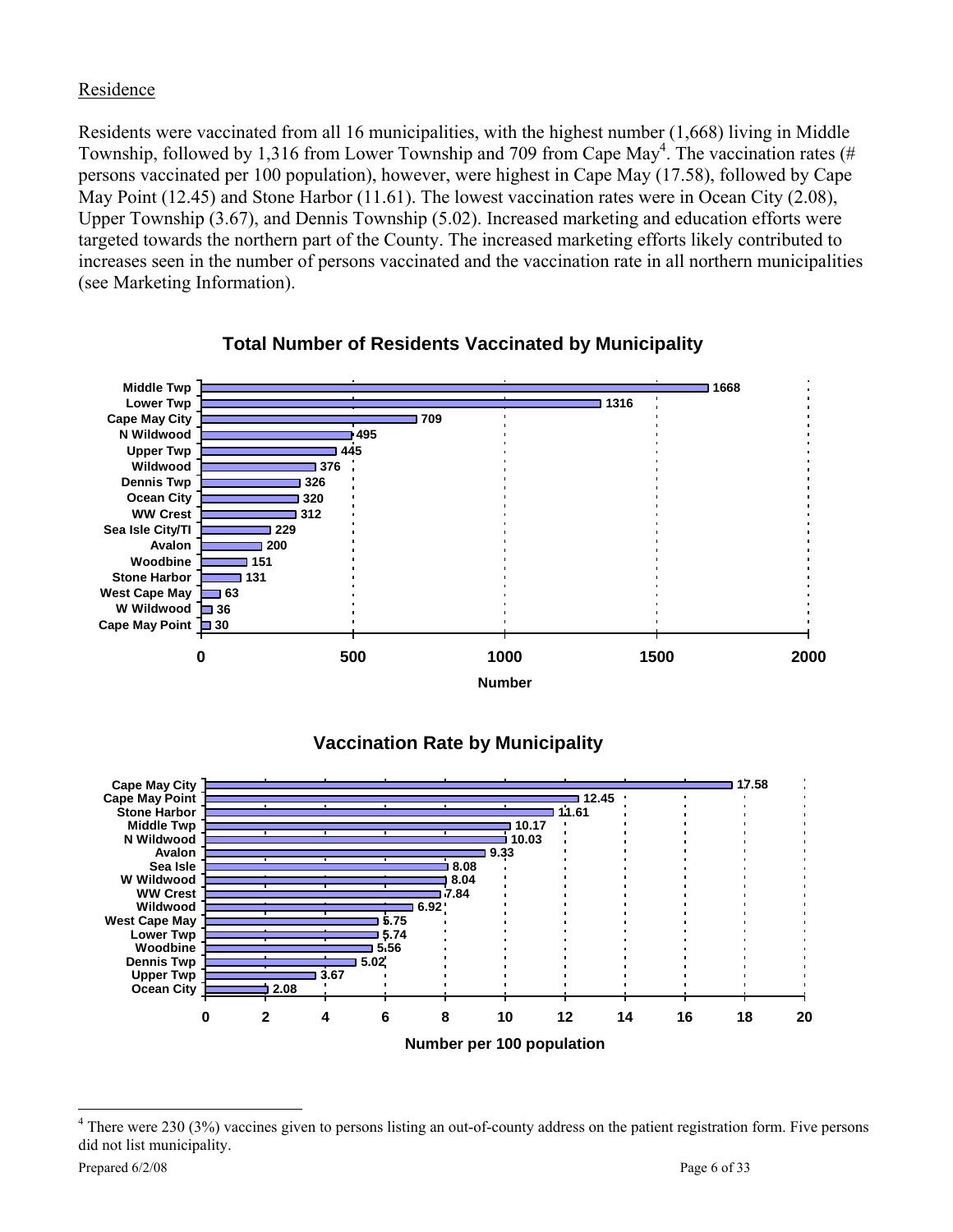There were 230 persons vaccinated who listed an Out of County address. Fifty-eight percent were male, 58% were between the ages of 18-49, and 49% had a high risk condition. Ten percent were healthcare workers.

#### **Date of Vaccination**

Out of 7,042 vaccinations administered by the Department of Health, 5,652 (80%) were provided at one of the two drive-through flu clinics. Nine hundred thirty-four vaccinations were provided at Health Department clinics, 108 were provided at clinics held at various community locations, and 348 were provided at other non-scheduled clinic times. The percentage of persons vaccinated at the drive-through clinic was consistent with the 2006-07 season.



Note: For 2004-05, the Vo-Tech was used as the mass clinic strategy.

### **Clinical Information**

Patients were asked about allergies to eggs, latex, and Thimerosal. Patients were also asked if they had experienced a previous adverse reaction to the vaccine, and if they had a fever on the day of vaccination. Eight residents had an allergy to eggs, 51 residents had a latex allergy, and 11 residents reported an allergy to Thimerosal. Fifty-one residents (less than 1%) said they had experienced a previous adverse reaction to the vaccine and 6 persons had a fever on the day of vaccination. These individuals received further medical evaluation prior to receiving the influenza vaccine.

### **Vaccination History**

Five thousand five hundred twenty-nine (79%) persons who were vaccinated this year by the County had also received the influenza vaccine last year. Of these 5,529 persons, 2,171 (38%) were between 50-64 years, and 2,133 (39%) were 65 years or older.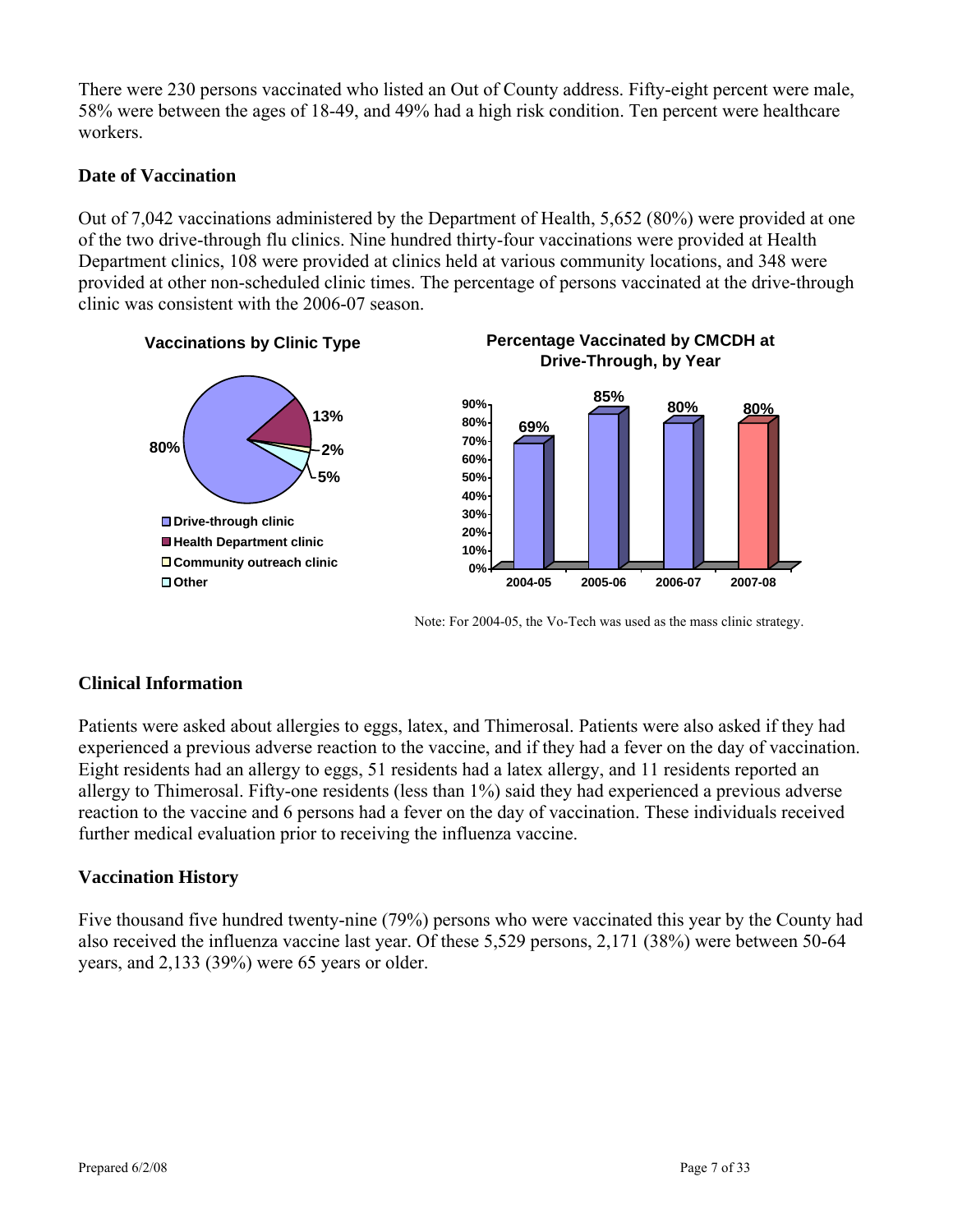

**Of Persons Receiving Flu Vaccination** 

Five thousand two hundred sixty-six residents out of 5,529 (95%) who received the vaccine last year specified where they received it. Responses were compiled into the following categories:

- Physician
- Drive-through flu clinic
- County clinic (non drive through)

**Residents Vaccinated Last Year by** 

- Supermarket or pharmacy
- Other type of clinic
- **Hospital**
- **Employer**

Seventy-four percent of those receiving the flu vaccine last year received it from the County, with 62% receiving their vaccine at the drive-through clinic. This percentage demonstrates a high level of satisfaction with the drive-through flu clinic.





By age group, children less than 18 years received their vaccine last either from either their physician or at a County Department of Health clinic. In the three adult age groups, the majority who received their flu vaccine last year received it at the drive-through clinic, another County clinic, or their physician.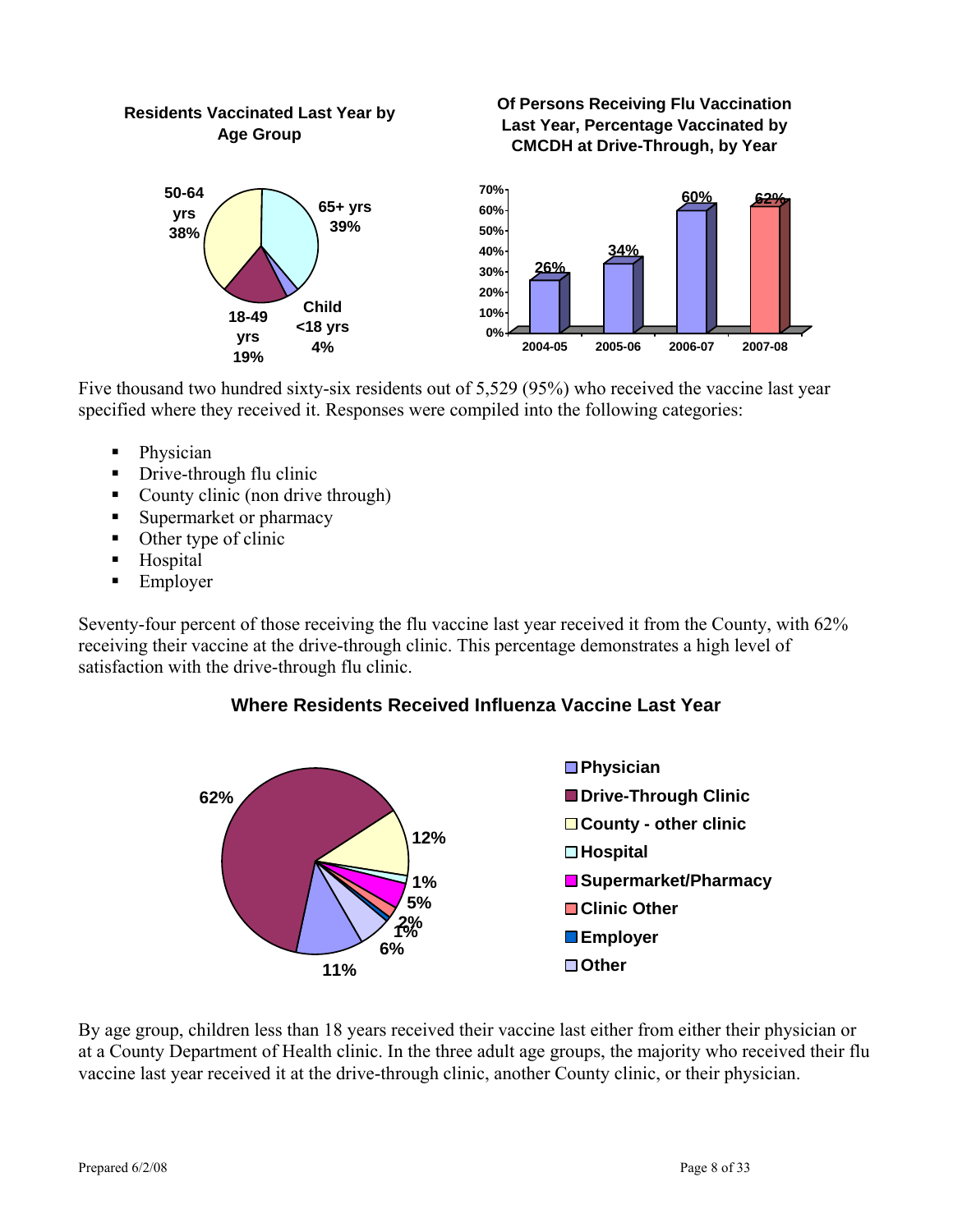

#### **Location of Last Year's Vaccine, by Age Group**

#### **Program Marketing**

The Cape May County Department of Health's marketing plan for the 2007-08 season included several strategies to promote the drive-through flu clinics and Department of Health clinics. Particularly for the drive-through clinics, it is critical that residents bring completed consent forms with them to the clinic, rather than obtaining and completing forms onsite. Having completed consent forms in advance improves traffic flow and the efficiency of the drive-through flu clinic. In addition, people stopping to complete consent forms in their cars is a safety hazard that the Department of Health wants to prevent. As part of the marketing effort, consent forms were disseminated in advance of the drive-through clinics to the public in a variety of settings:

- Health Department lobby and clinics
- Health Department's website
- Advertising in the Atlantic City Press, Herald, and *Ocean City Sentinel* newspapers
- All County Pharmacies (hard copies)
- *Spanish/Latin American groceries and churches (LINCS and hard copies)*
- *Predominantly African American churches (LINCS and hard copies)*
- Healthcare community, including all physician practices, community clinics, hospitals, and EMS (via LINCS)
- Special needs groups, including County Departments of Aging and Social Services, US Coast Guard, County and Municipal senior centers, assisted living facilities, ARC, senior residences, Puerto Rican Action Committee, *Cape Human Resources*, School superintendents, School nurses (via LINCS)
- *Radio spots on WILW Oldies 94.3 and 96.7 the Coast*

The groups in italics were added for the 2007-08 season. Based on data from previous seasons, an effort was made to target African Americans and Hispanic residents, as well as residents in the northern part of the County.

Of the 5,652 persons receiving their influenza vaccination at one of the two drive-through clinics, 5,620 forms were entered with source information. Four thousand ten residents (71%) brought a completed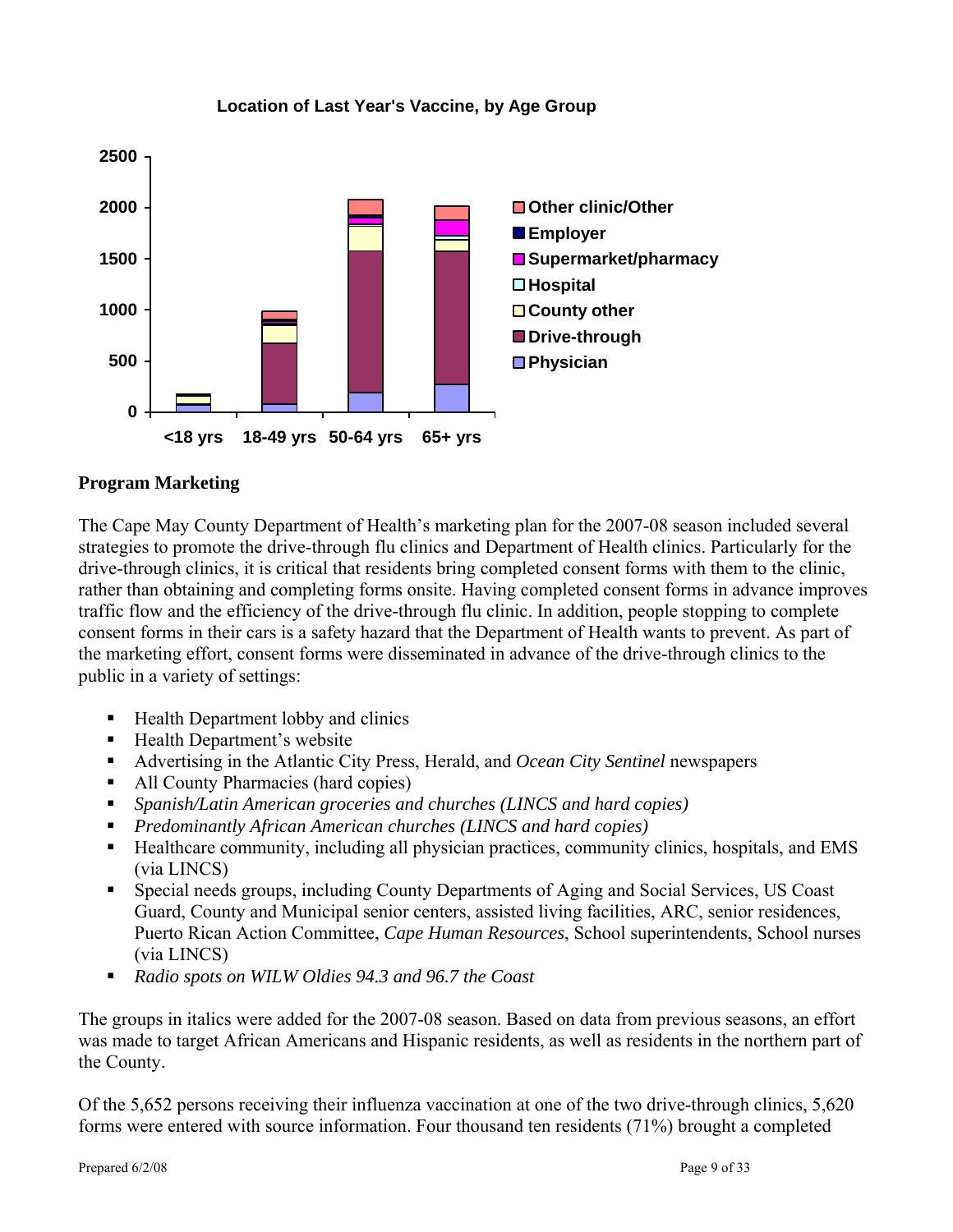consent form with them. The remaining 1,610 (29%) received and completed a consent form when they arrived at the drive-through clinic. The percentage of persons bringing an advance consent form is decreasing, as compared with previous years.



Note: Drive-through clinics not utilized in 2004-05.

Of those that did bring a completed consent form, the majority obtained their forms from the Cape May County Department of Health's website (33%) followed by the Herald (29%) and Atlantic City Press (25%) newspapers. This is the first year where the use of the Department of Health's website has surpassed the two leading newspapers, with a utilization increase of 70%.



### **Source of Advance Consent Forms, Drive-Through Clinics**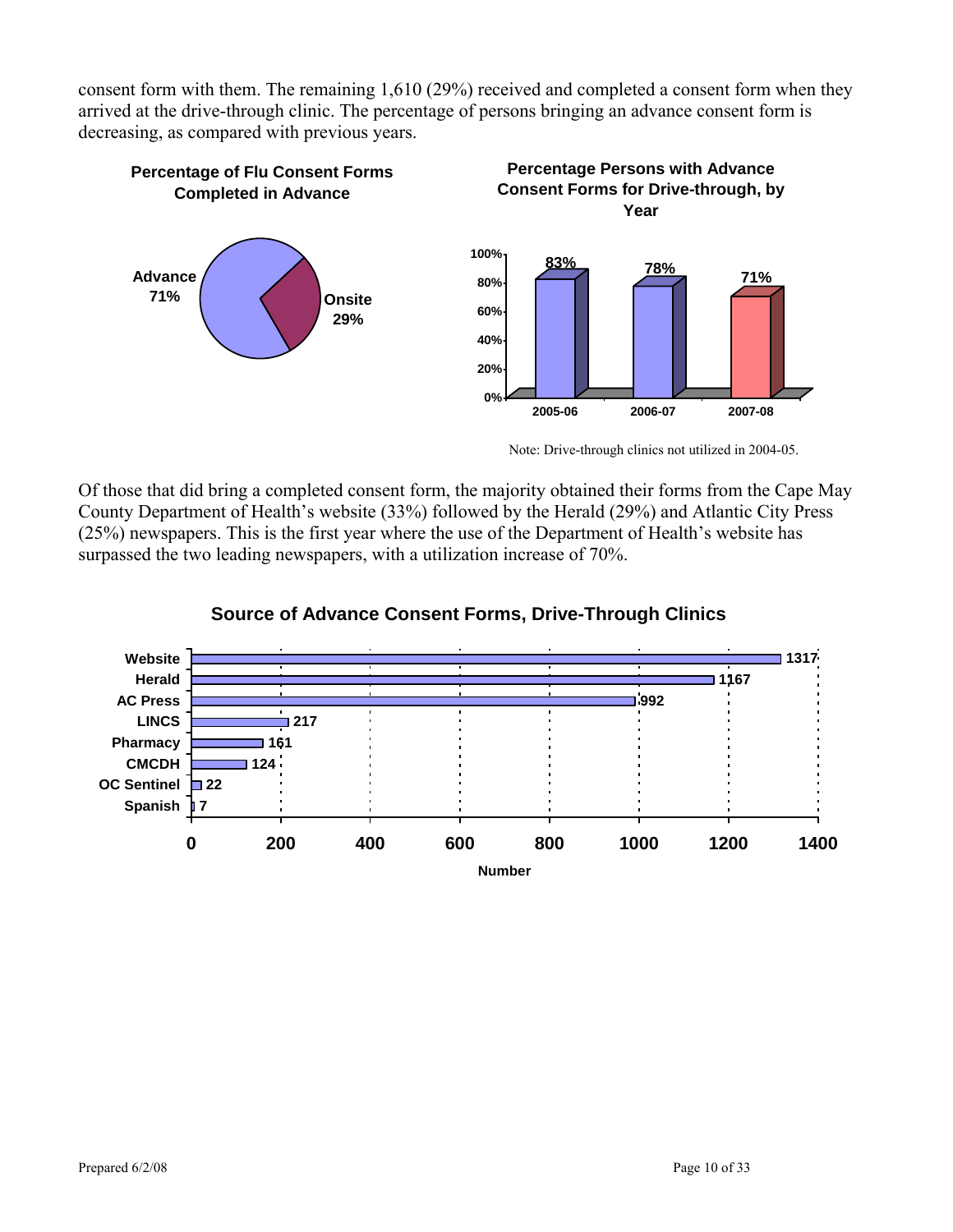#### **Source of Advance Consent Forms (%), Drive-Through Clinics**



The Atlantic City Press continued to increase as a source for consent forms in the 2007-08 season, as did the number provided through LINCS communications (5%). A total of 55% of advance forms were brought from local newspapers. The number of Spanish forms was low, but it was the first year this group was targeted.

#### **Source of Advance Consent Forms by Category**



By age group, persons 65 years of age or older were mostly likely to bring a completed consent form (78%) with them to the drive-through clinic. In contrast, persons between 18-49 years of age were the least likely (60%).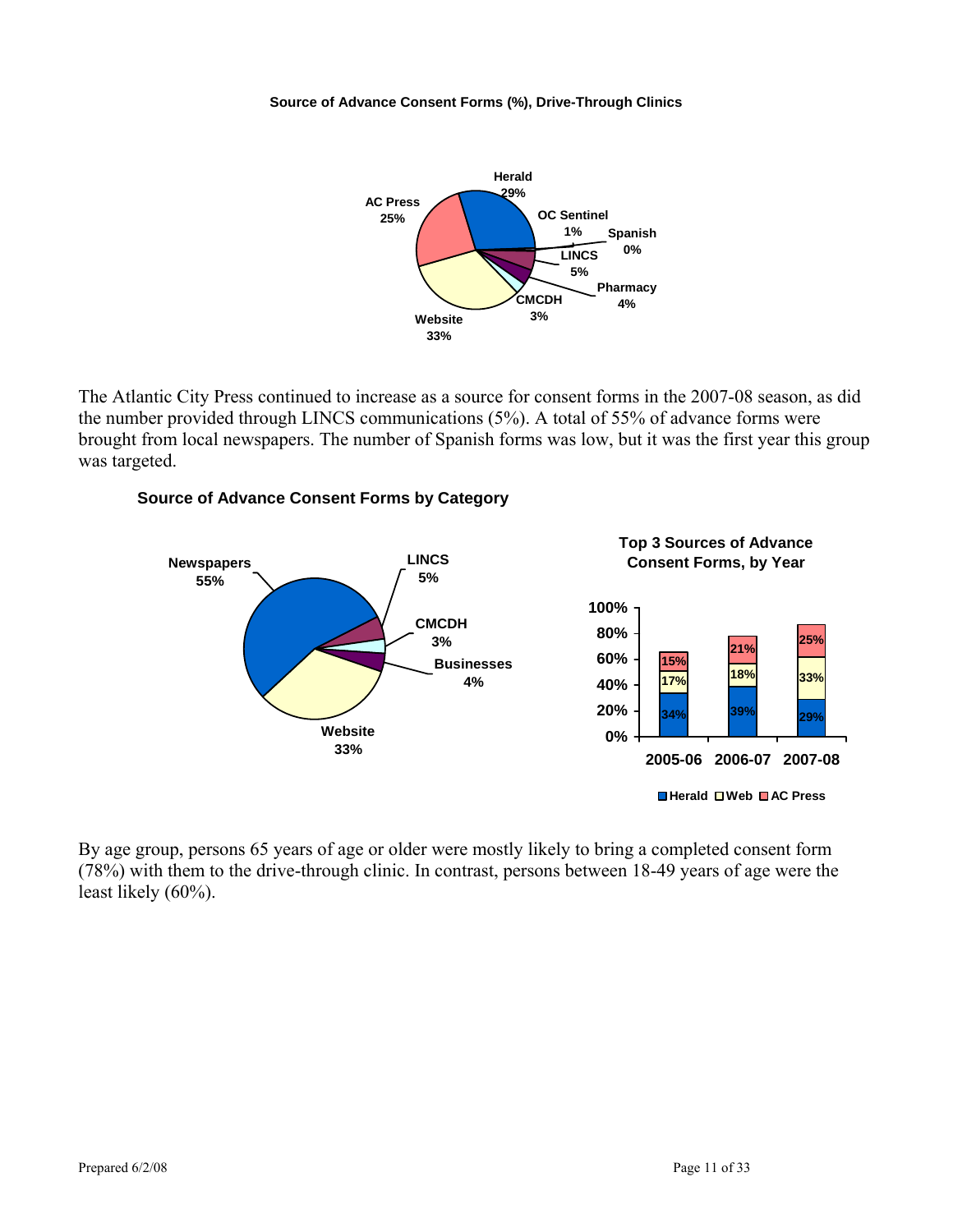

#### **Percentage with Completed Consent Forms, by Age Group**

Persons 65 years of age or older were most likely to bring a consent form from the newspapers, and were the group most likely to have brought a form from both the Herald and the Atlantic City Press. This age group had the lowest percentage use of forms from the Department of Health's website. In contrast, persons less than 65 were most likely to obtain their forms from the Department of Health's website.

**Source of Advance Consent Forms, by Age Group** 



**CMCDH LINCS Spanish Pharmacy Website AC Press Herald OC Sentinel**

Sea Isle City, Ocean City, and Wildwood Crest had the largest percentage of advance consent forms, with Stone Harbor, Wildwood, and West Cape May having the lowest percentages of advance consent forms.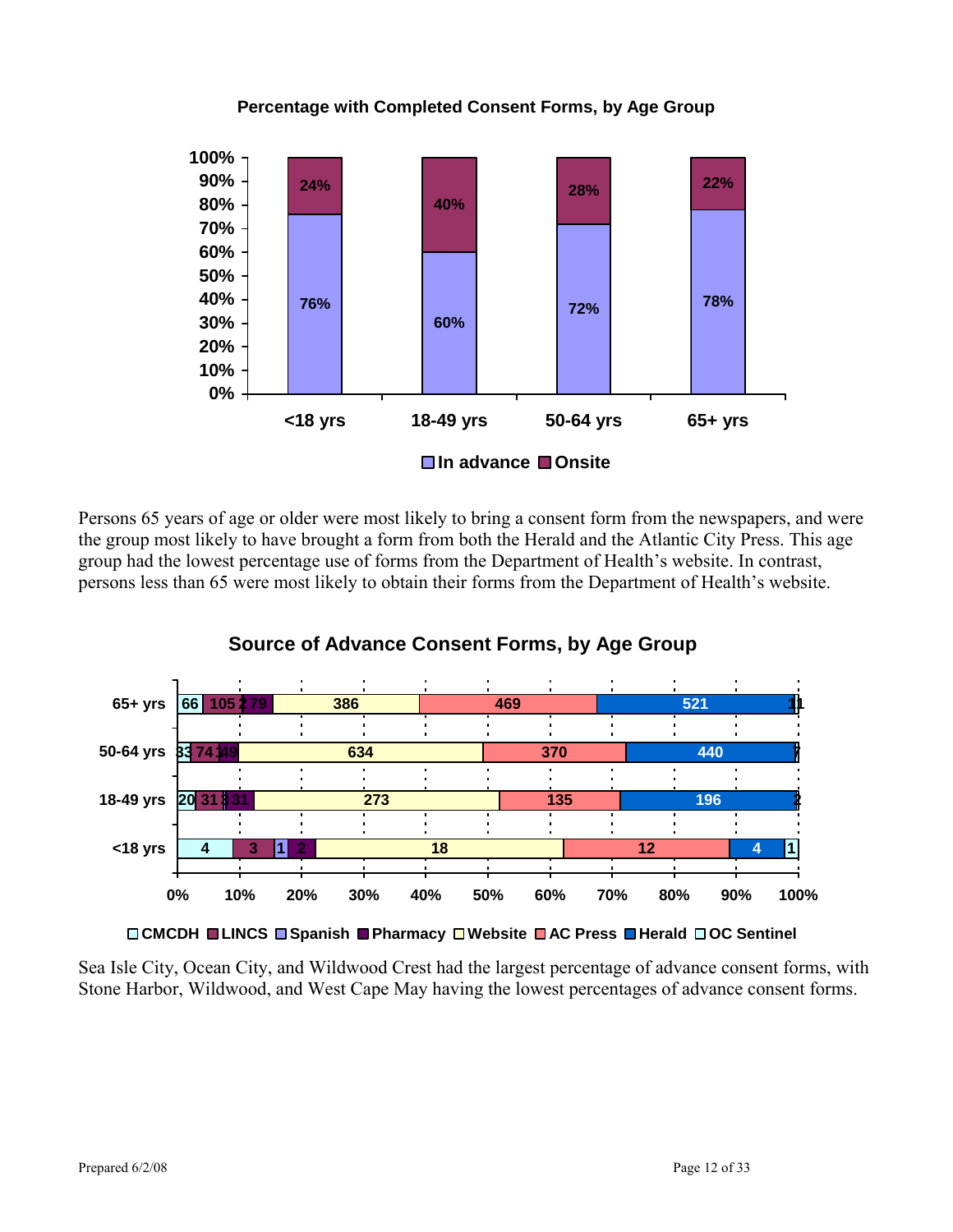

### **Percentage Advance Consent Forms by Municipality**

**In advance Onsite**

The Herald was used often in all municipalities with the exception of Cape May Point, Ocean City, Upper Township, and West Cape May. The Atlantic City Press was used as a large percentage in all municipalities with the exception of North Wildwood, West Cape May, and Wildwood. The website was a large percentage source in all municipalities. LINCS and pharmacy use was high in Cape May Point.



### **Source of Advance Consent Forms by Municipality**

**CMCDH LINCS Spanish Pharmacy Website AC Press Herald OC Sentinel**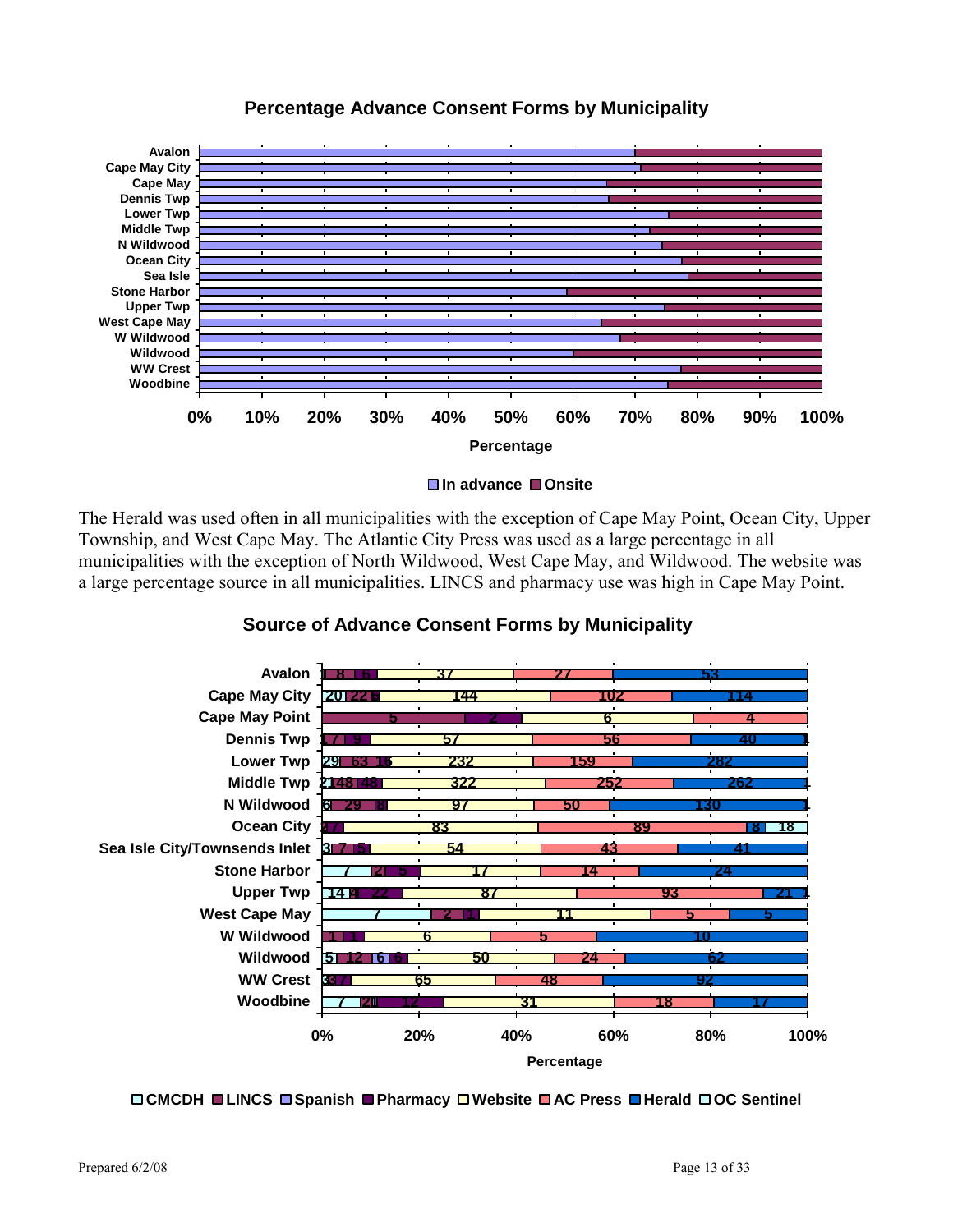As mentioned earlier, several efforts were made to increase the number of residents receiving their flu shots from the northern part of the County. Targeted municipalities include Dennis Township, Ocean City, Sea Isle City, Upper Township, and Woodbine.

In the 2007-08 season, more persons from each of these municipalities received their flu shot from the County, than in the 2006-07 season. Similarly, the vaccination rate (per 100 population) increased in each of these municipalities. The increased representation from the northern part of the County suggests that the increased marketing and outreach activities had the desired effect.





**Vaccination Rate (per 100 population), 2006-07 and 2007-08**



**2006-07 2007-08**

Apart from the drive-through clinics, information was sent to the public through the press and to various groups to promote children's-only clinics and the catch-up clinics. Information was sent via LINCS to:

- Daycare and preschool facilities
- Physicians
- Hospitals
- Parents via school superintendent

Prepared  $6/2/08$  Page 14 of 33

- Emergency Medical Services
- County Department of Aging
- County and Municipal senior centers
- **Municipal clerks**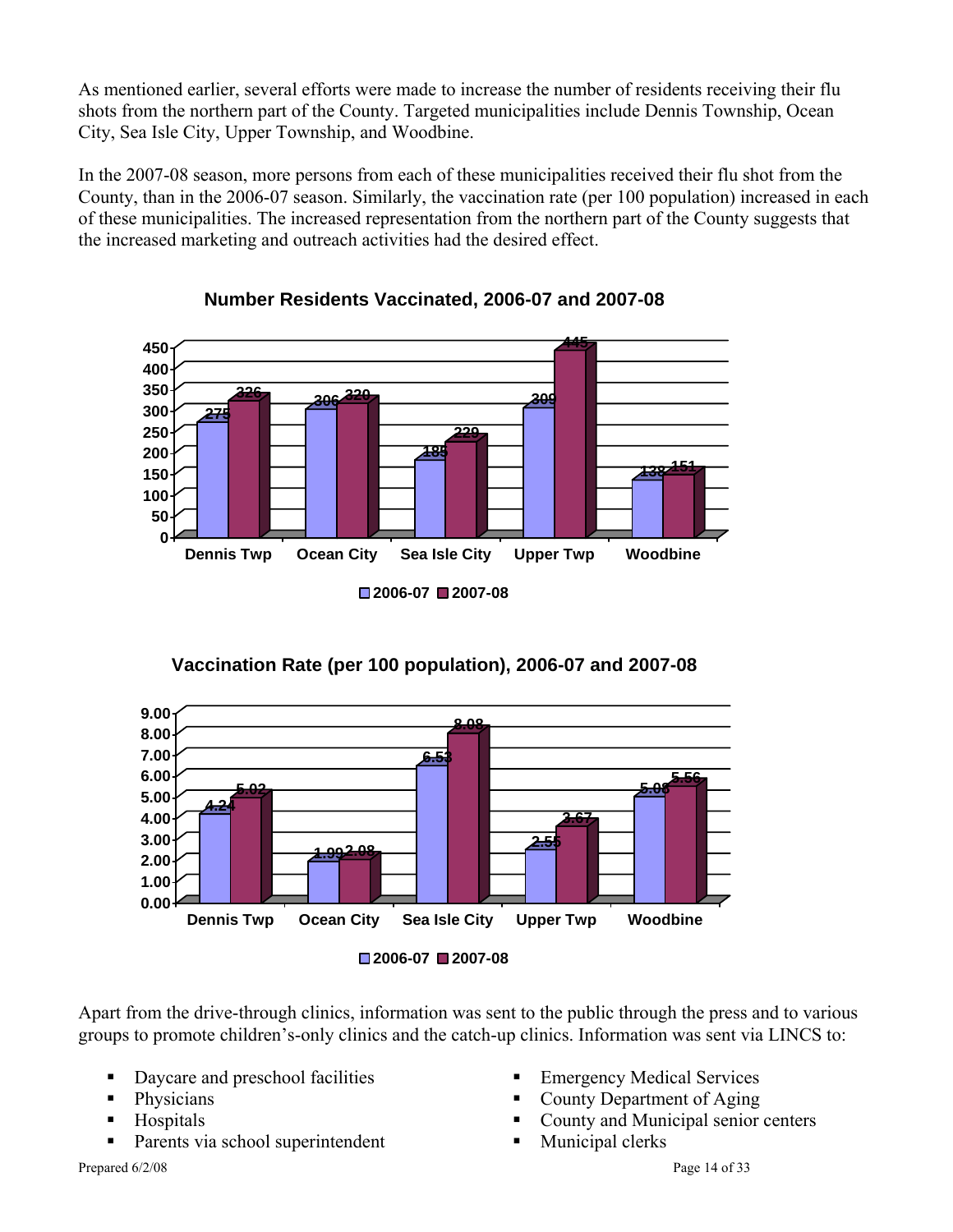# **Appendix A: Demographic Information by High-Risk Category**

#### **50 Years of Age and Older (n=4,971)**

Gender, race, and municipality of vaccinated persons aged 50 and older were consistent with summary indicators.

Within 50-64 years, mean age is 58 years, range 50 to 64. Within 65+ years, mean age is 74 years, range 65 to 98.



**Persons 50 years or Older Vaccinated by Municipality**

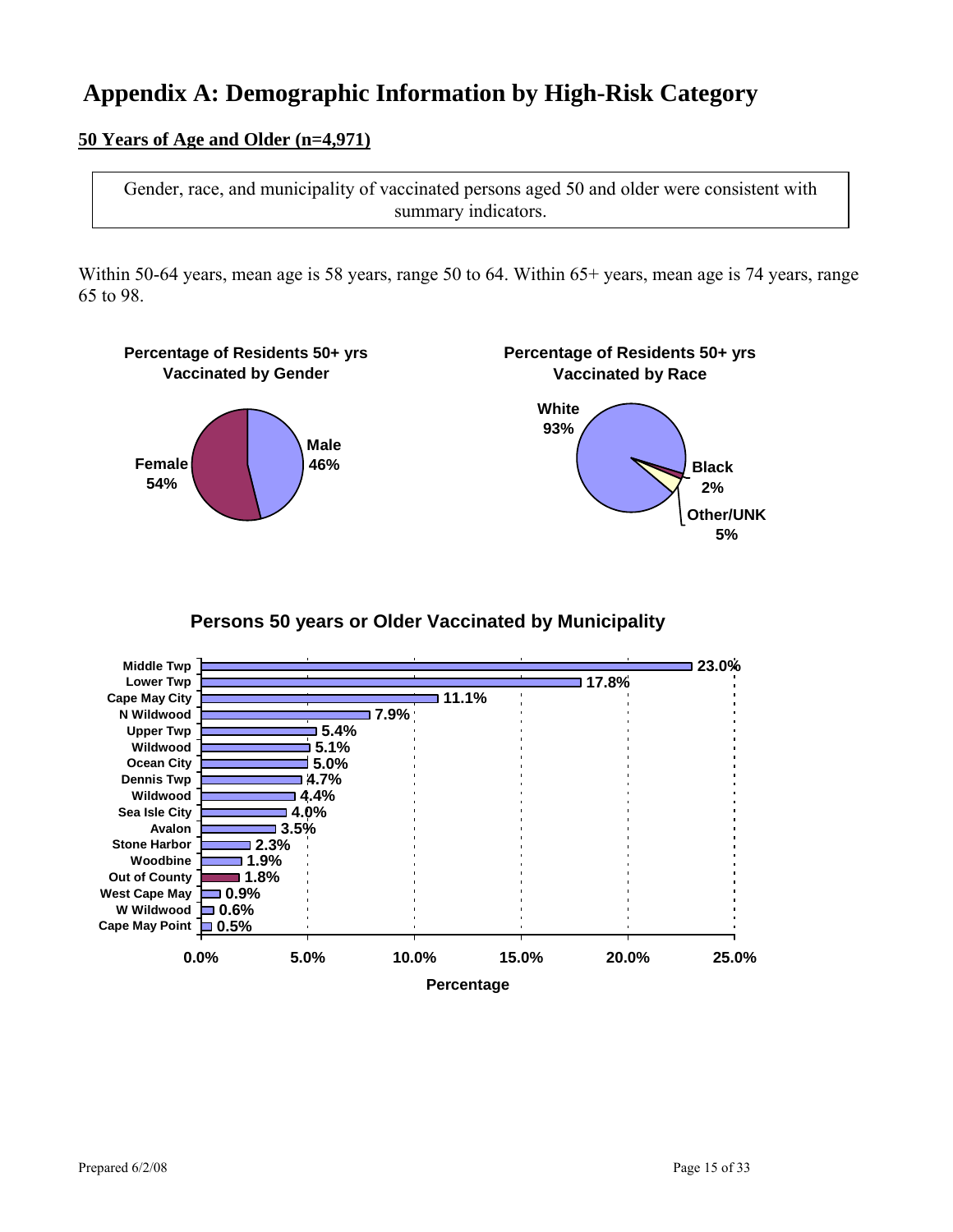Vaccinated children aged 6 to 59 months were less likely to be white and more likely to be black or other. This group was more likely to be male and more likely to live in Wildwood.

Mean age is 3 years, range  $\leq 1$  year to 4.



**Children <5 yrs Vaccinated by Municipality**

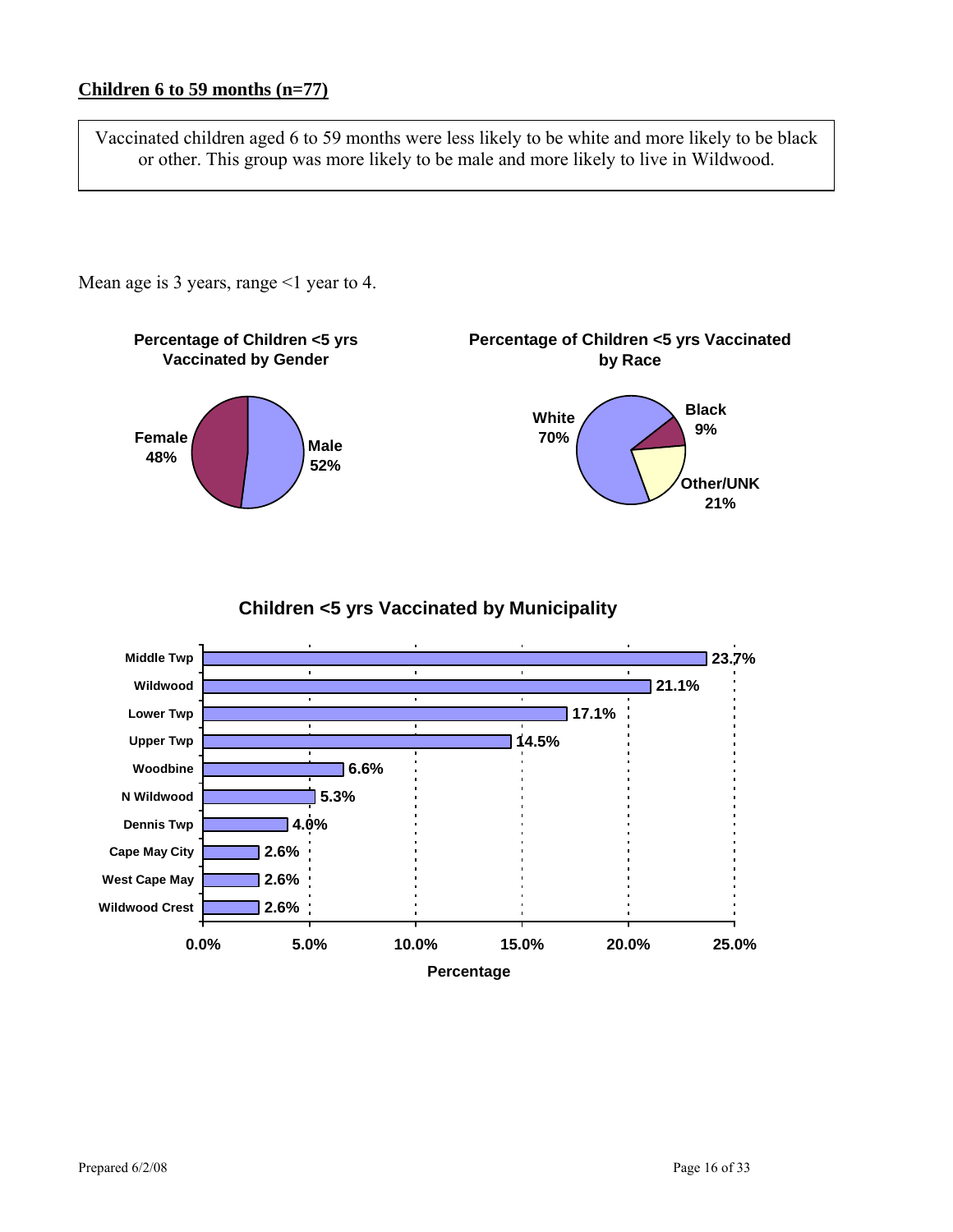#### **Persons with Chronic Health Conditions (n=1,062)**

Vaccinated persons with chronic health conditions were more likely to be over 50 years of age. Gender, race, and municipality were consistent with summary indicators.

#### **Residents with Chronic Conditions by Age Group**









**0.0% 5.0% 10.0% 15.0% 20.0% 25.0% 30.0%**

**Percentage**

#### **Residents with Chronic Conditions Vaccinated by Municipality**

**0.2% Cape May Point**

**W Wildwood**

**0.8%**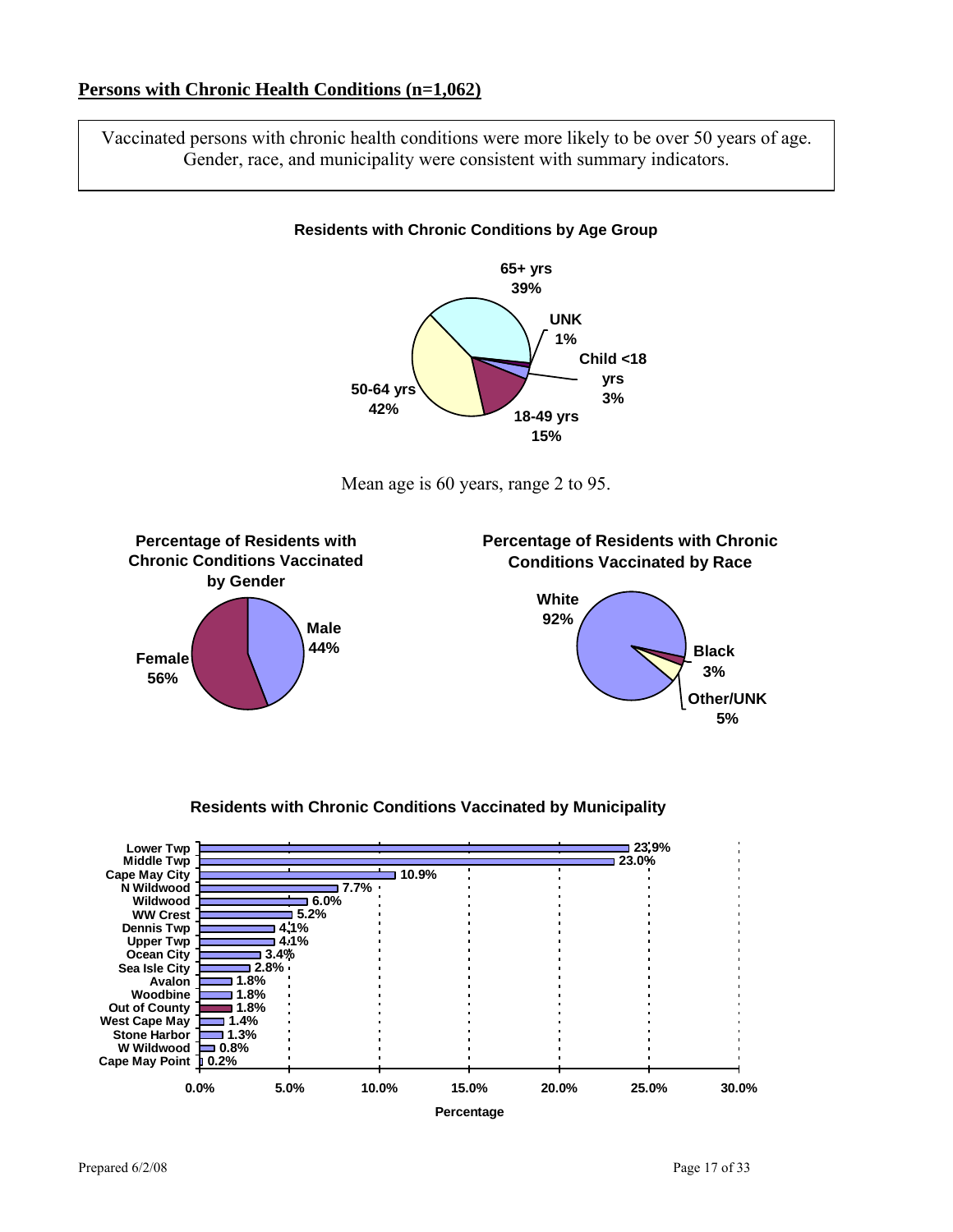#### **Healthcare Workers (Including Long-Term Care and Assisted Living Employees) (n=283)**

Vaccinated healthcare personnel were more likely to be 18-49 years of age; more likely to be female; less likely to be white and more likely to be black. Residency was fairly consistent, although a higher percentage were out of county residents.



#### **Healthcare Workers Vaccinated by Age Group**







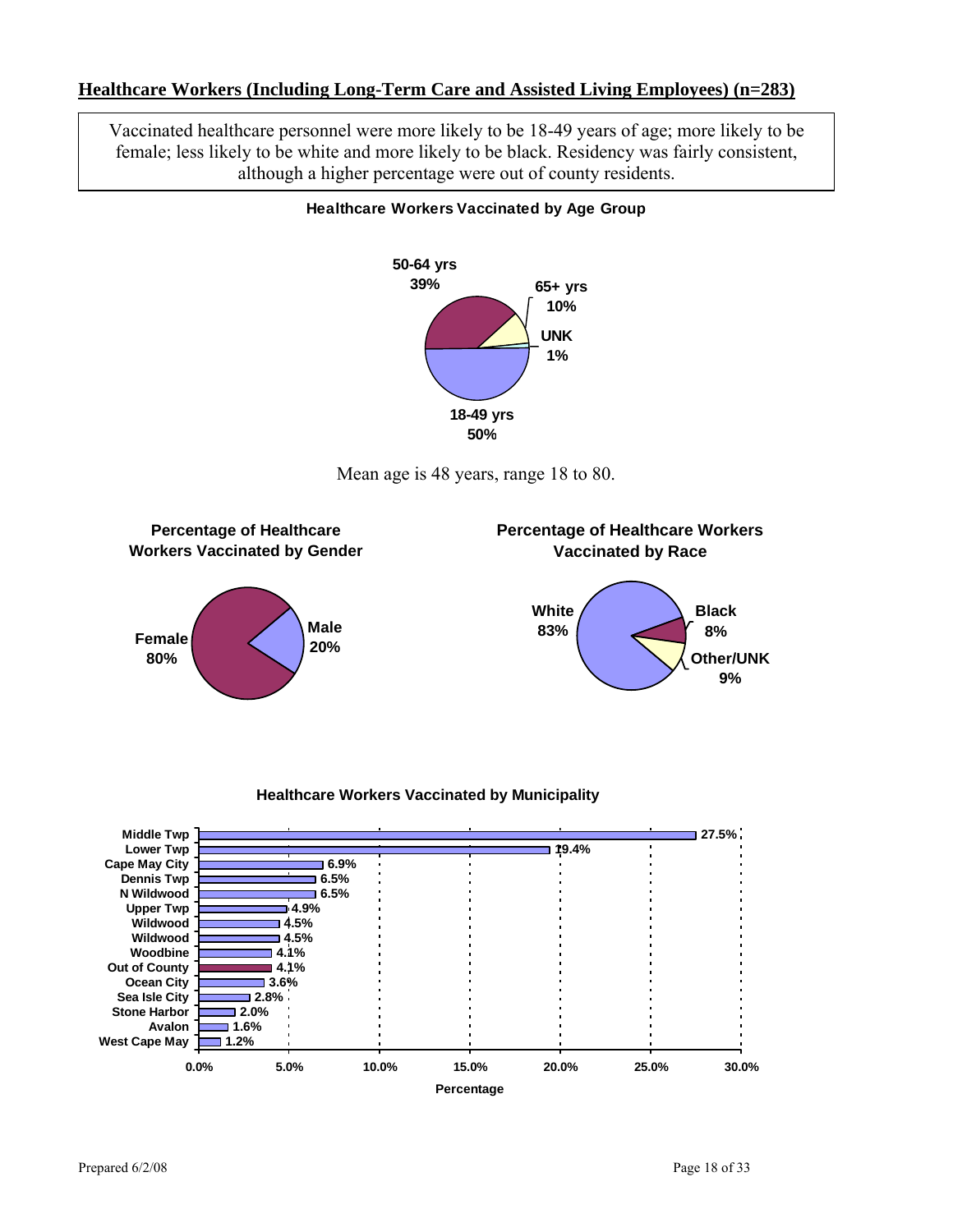#### **Pregnant Women (n=20)**

Vaccinated pregnant women were all between 18-49 years (excluding missing age); less likely to be white and more likely to be black; and were more likely to live in Cape May City and more likely to live out of county.



Mean age is 31 years, range 19 to 43.



### **Pregnant Women Vaccinated by Municipality**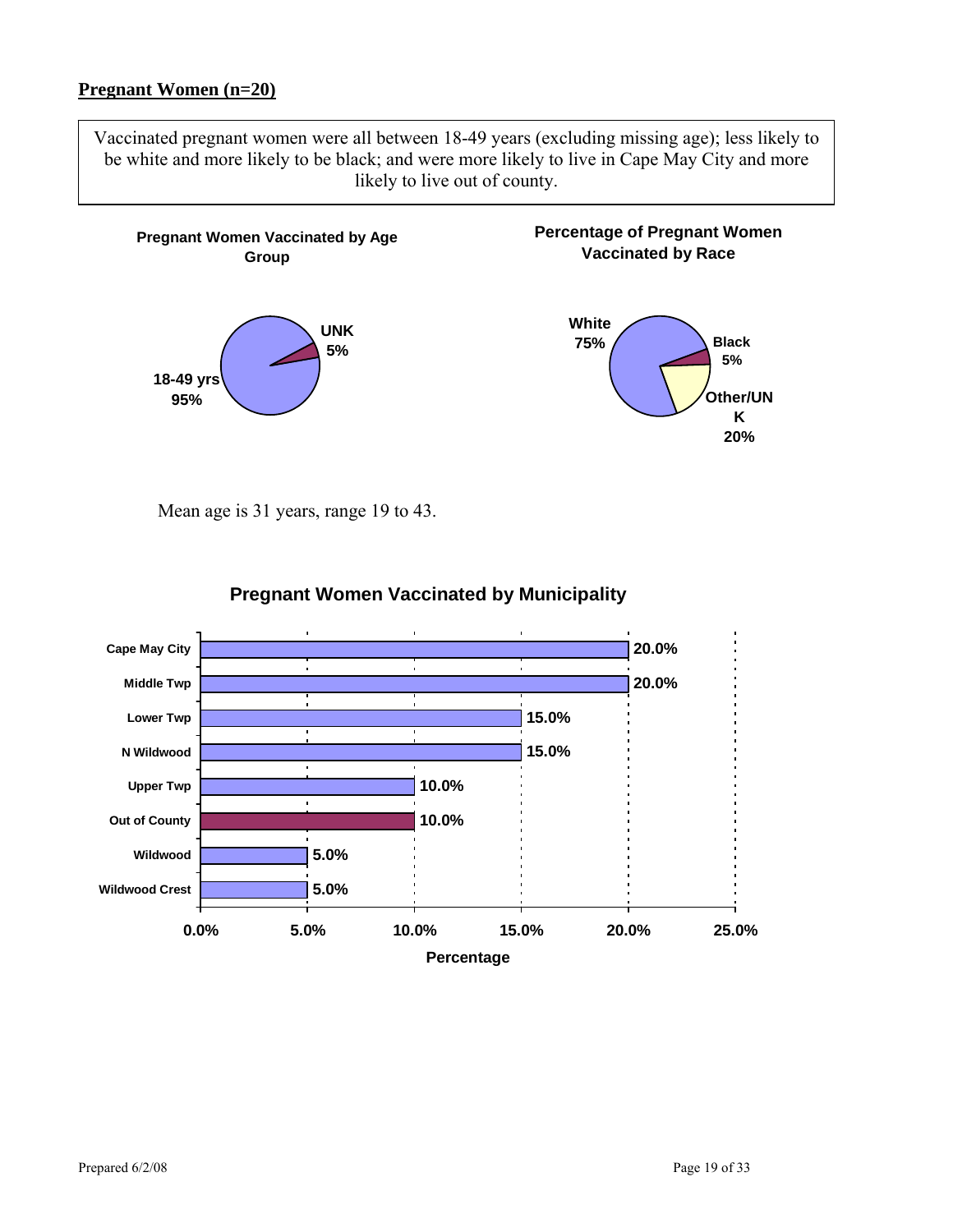#### **Household Contacts or Caregivers of Persons at High Risk for Influenza (n=586)**

Vaccinated persons who live with or care for persons at high risk were more likely to be between 18-64 years of age and less likely to be 65 years or older; more likely to be female. Race and residency were consistent.



#### **Household Contacts/Caregivers Vaccinated by Municipality**

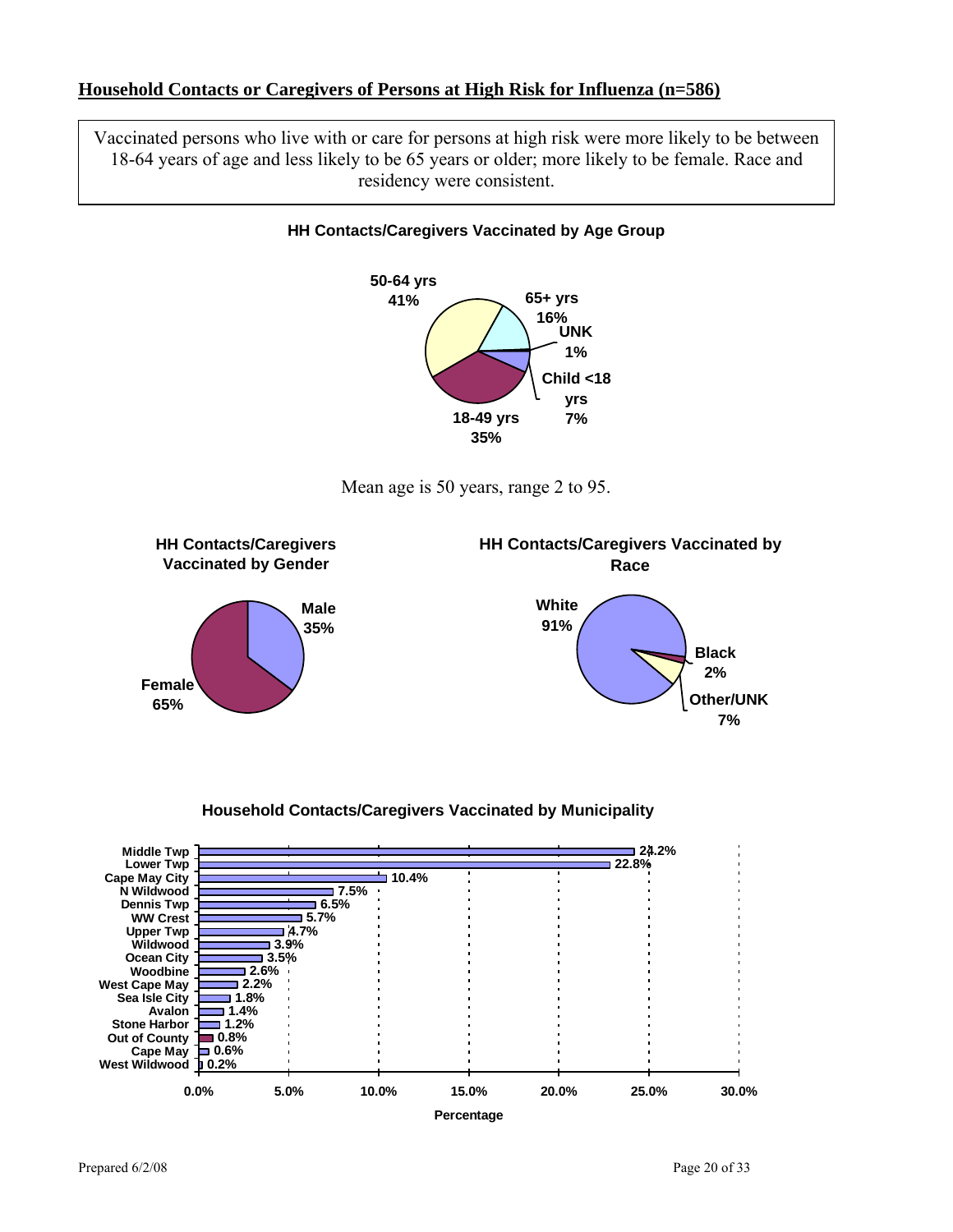# **Appendix B: Specific Information by Municipality5**

# **Barrier Islands (Avalon, Stone Harbor, Sea Isle City, n=560)**

Vaccinated persons living on the barrier islands were more likely to be 50 years or older and less likely to be less than 49 years; more likely to have a high-risk condition; slightly more likely to be white and less likely to be black. Gender was consistent.



 5 Individual municipalities are combined into one of seven groups, as described on each page.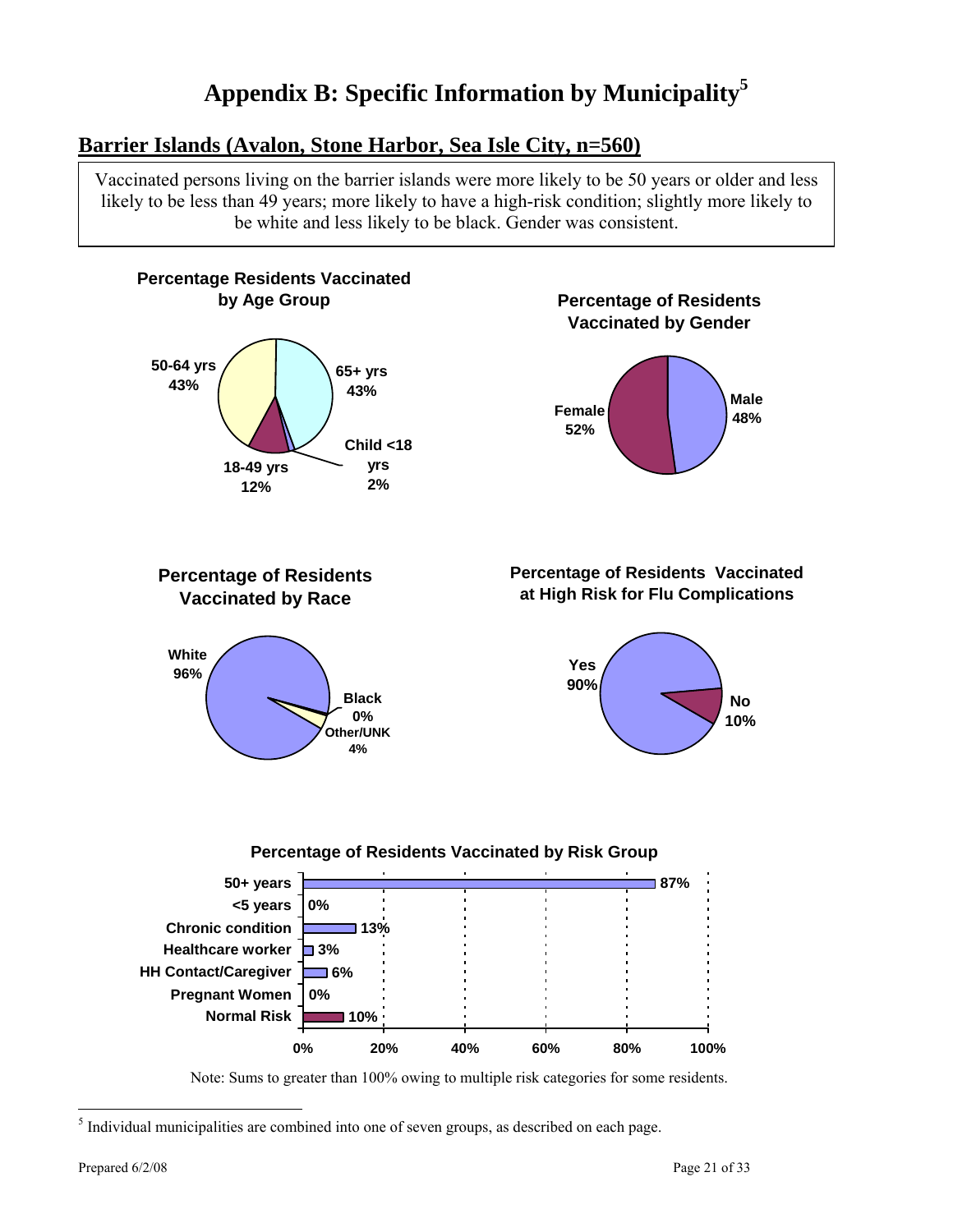# **Cape May (Cape May City, Cape May Point, West Cape May, n=802)**

Vaccinated persons living in the Cape May's were slightly more likely to be 65 years or older and were less likely to be between 18-49 years. Other indicators were consistent.

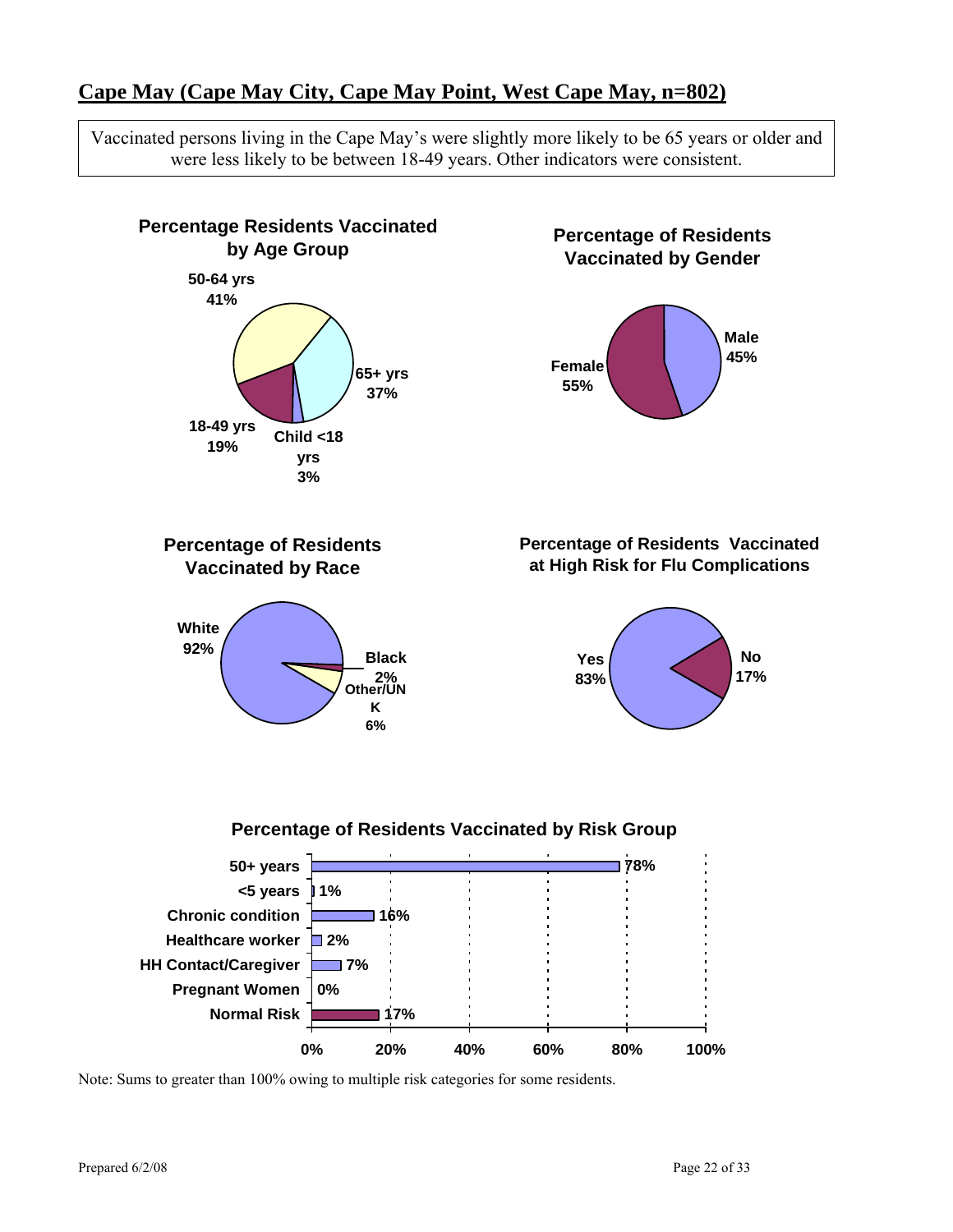# **Dennis/Middle Townships (n=1,994)**

Vaccinated persons living in Dennis/Middle Township were slightly less likely to have a highrisk condition; less likely to be 65 years or older and more likely to be between 18-49 years. Other indicators were consistent.

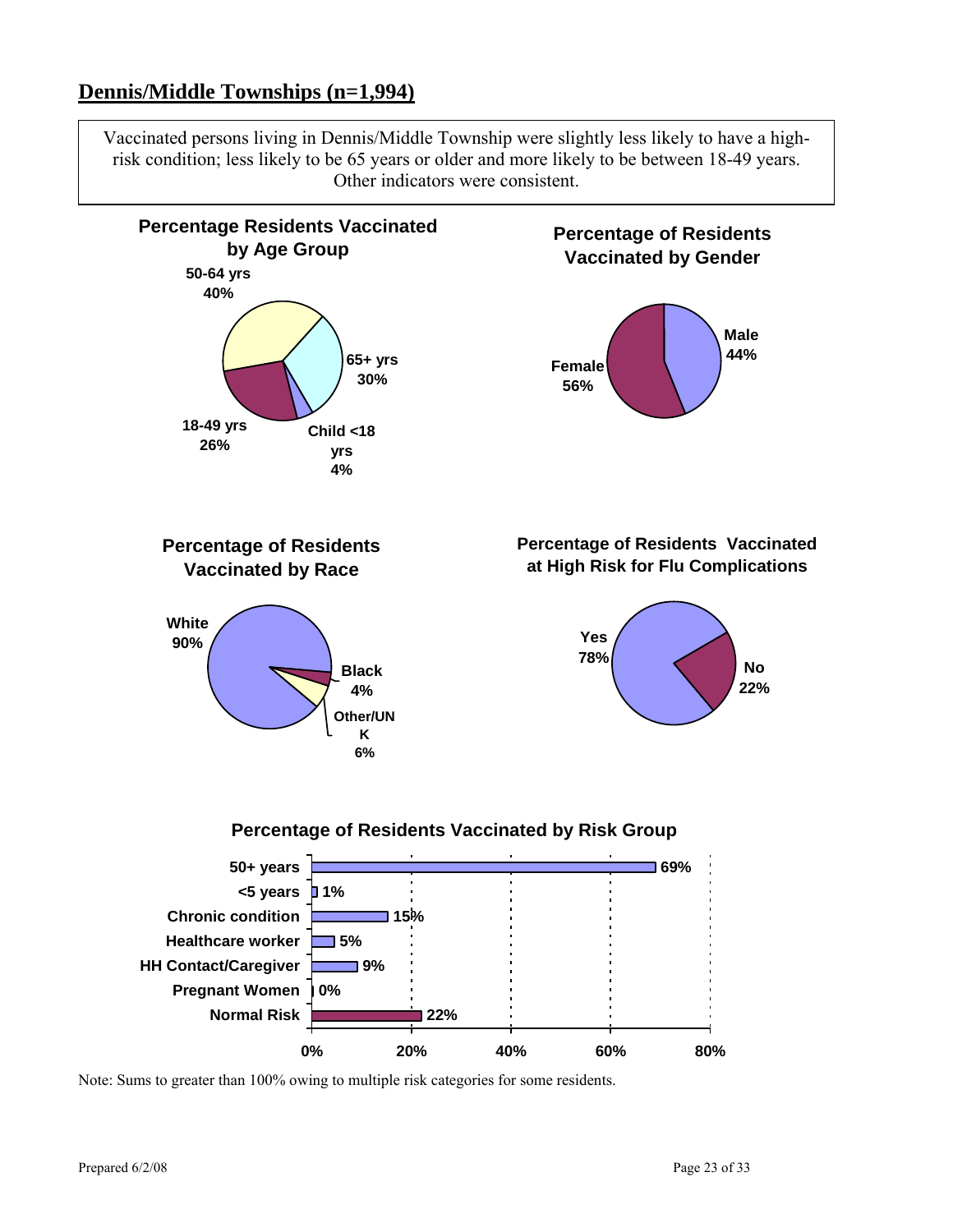# **Lower Township (n=1,316)**

Vaccinated persons living in Lower Township were slightly more likely to be white and less likely to be black. Other indicators were consistent.

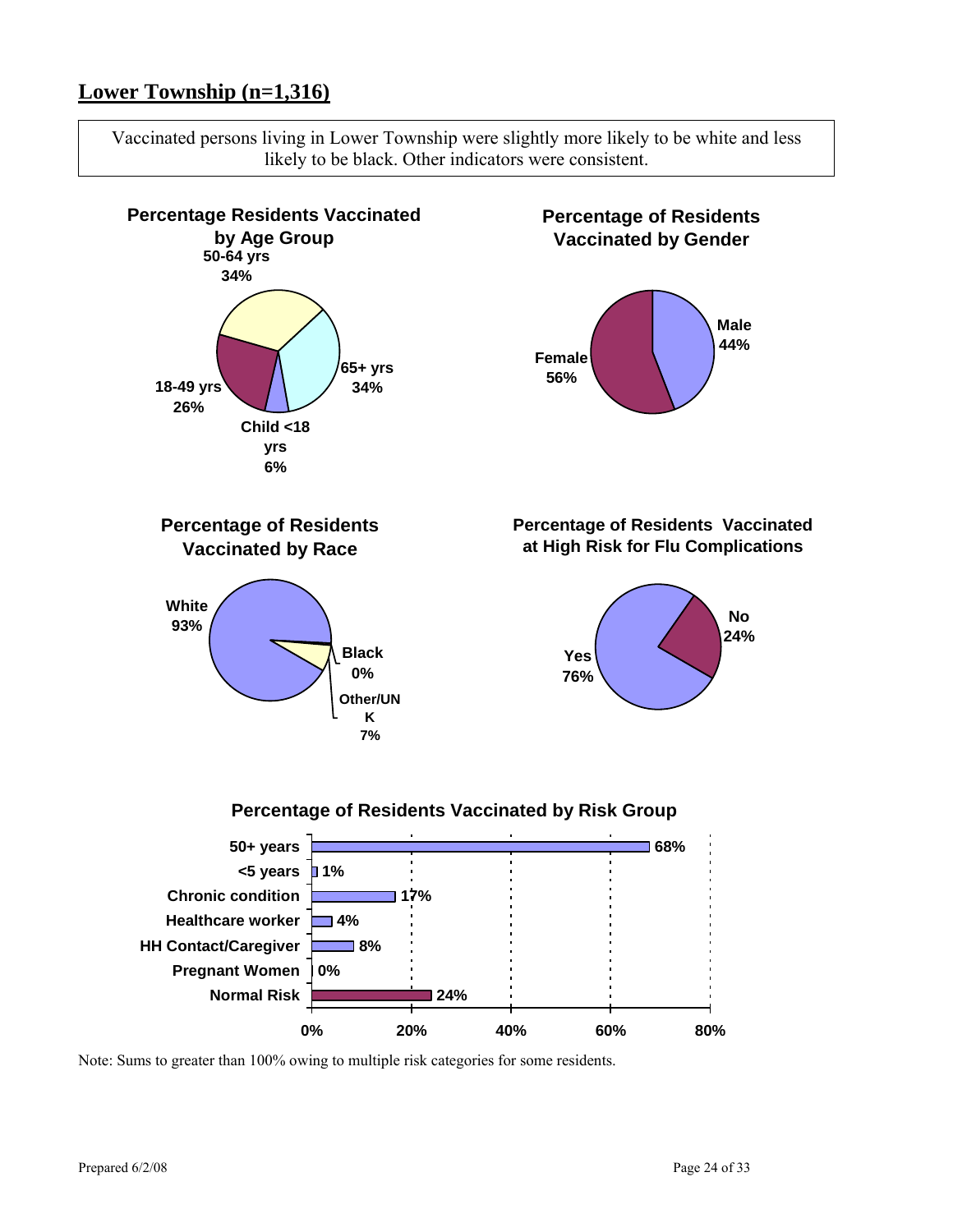## **Ocean City (n=320)**

Vaccinated persons living in Ocean City were slightly more likely to have a high risk condition; more likely to be between 50-64 years and less likely to be less than 50 or over 65 years of age; slightly more likely to be white. Gender was consistent.

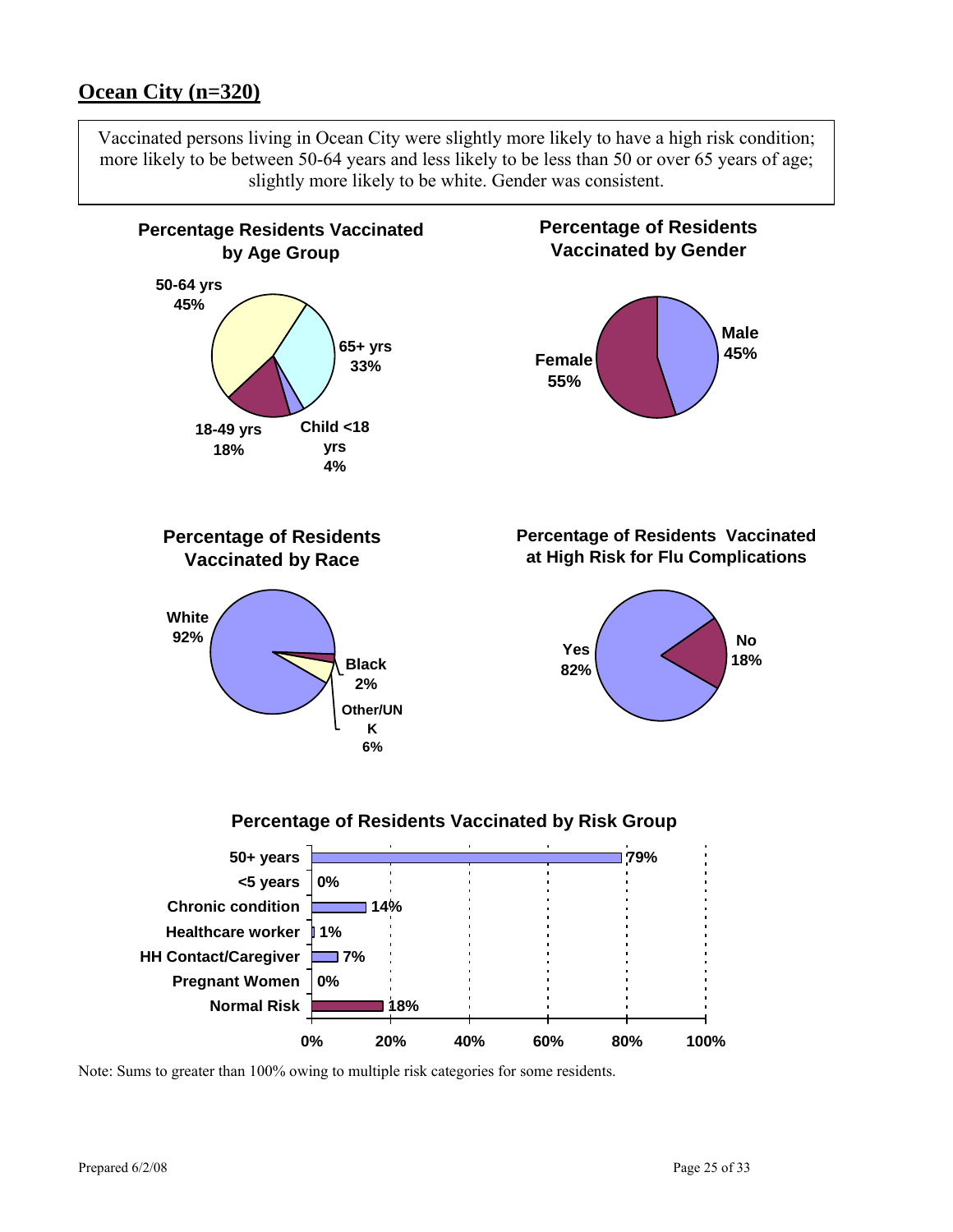# **Upper Township/Woodbine (n=596)**

Vaccinated persons living in Upper Township/Woodbine were slightly less likely to have a high risk condition; less likely to be 65 years or older and more likely to be in all of the under-65 age groups; more likely to be male; and more likely to be white.



Note: Sums to greater than 100% owing to multiple risk categories for some residents.

Prepared  $6/2/08$  Page 26 of 33